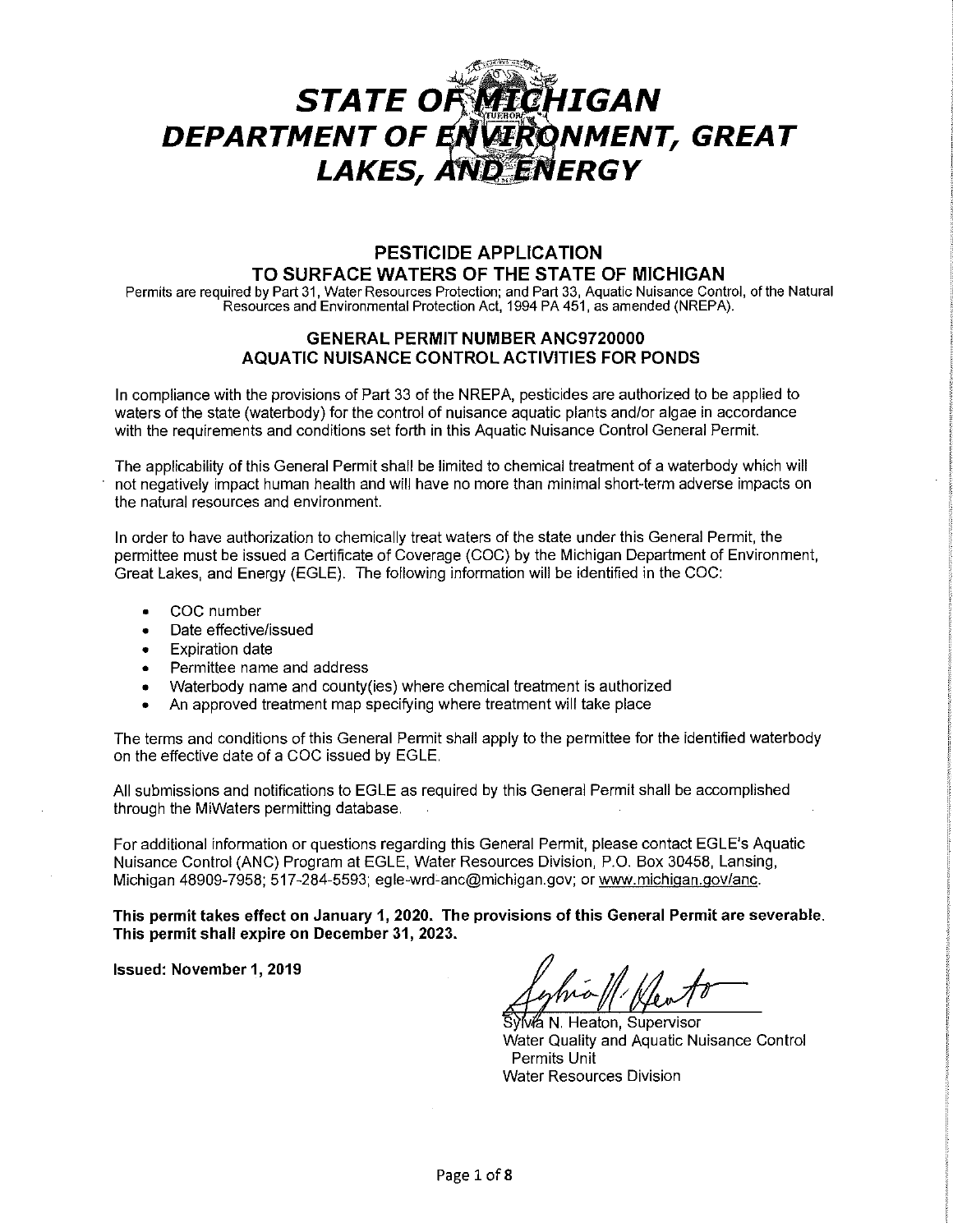## **Section A. Annual Fee for Certificates of Coverage that Cover More than One Year**

In accordance with Section 3309 of Part 33, the permittee shall make payment of an annual fee to EGLE by April 1 or prior to the first treatment for each year covered by a multi-year COG issued under this General Permit. The annual fee is equal to the initial COG application fee. The annual fee shall be submitted through the "ANG Annual Fee" Schedule of Compliance in the MiWaters permitting database.

## **Initial COC Application Fee: \$75.00**

## **Section B. Qualified Sites**

A waterbody qualifying for approval to be chemically treated under this General Permit must meet all of the following criteria:

- Has an intermittent or controllable discharge, or no discharge
- Has a surface area of less than ten (10) acres
- Has no contiguous wetlands associated with it
- Does not discharge to a designated trout stream
- Does not have federal or state endangered, or threatened species pursuant to Part 365 of the NREPA, or critical habitat, associated with it
- Has been identified by EGLE as being able to receive an appropriate level of protection under this general permit
- Is listed in the document titled "Ponds currently eligible for authorization under a COG"

The current list of ponds approved for treatment under this General Permit is available from EGLE upon request or at www.michigan.gov/anc; select "Application & Permit Information," then select "General Permits and Pre-Approved Lists of Specific Waterbodies Eligible for Certificates of Coverage (COG)," and then select "Ponds currently eligible for authorization under a COG."

## **Section C. Authorizations and Coverage Provisions**

## **1. Authorized Areas**

Chemical treatment for control of nuisance aquatic plants and algae is authorized only to waters of the state as defined by this General Permit, specified by the issued COG, and to areas delineated on the approved treatment map attached to the COG, or through an expansion due to an infestation of an adjacent area in accordance with Section 3311 of Part 33.

Prior to issuance of the COG under this General Permit, areas where chemical treatment for control of nuisance aquatic plants and algae is approved must be either under the legal control of the permittee or the party(ies) who has/have granted the permittee authority to treat or otherwise under legal control as specified in Section 3308 of Part 33.

## **2. Chemical Application**

The permittee shall comply with this permit and all pesticide label instructions to protect self, others, and the environment. The label is provided with the pesticide container and includes requirements for the safe and effective use of the pesticide; and may suggest ways to avoid unintended impacts to human health and the environment. Pesticide labels are federally approved legal documents and their requirements are enforced under both federal and state laws.

The permittee may apply only those specific chemical products that are approved by EGLE and listed on the chemical table tilled "Chemicals Approved for Use Under the Aquatic Nuisance Control General Permit for Ponds." This chemical table is available from the ANG Program upon request or at www.michigan.gov/anc; select "Application & Permit Information", then select "General Permits and Pre-Approved Lists of Specific Waterbodies Eligible for Certificates of Coverage (COG)," and then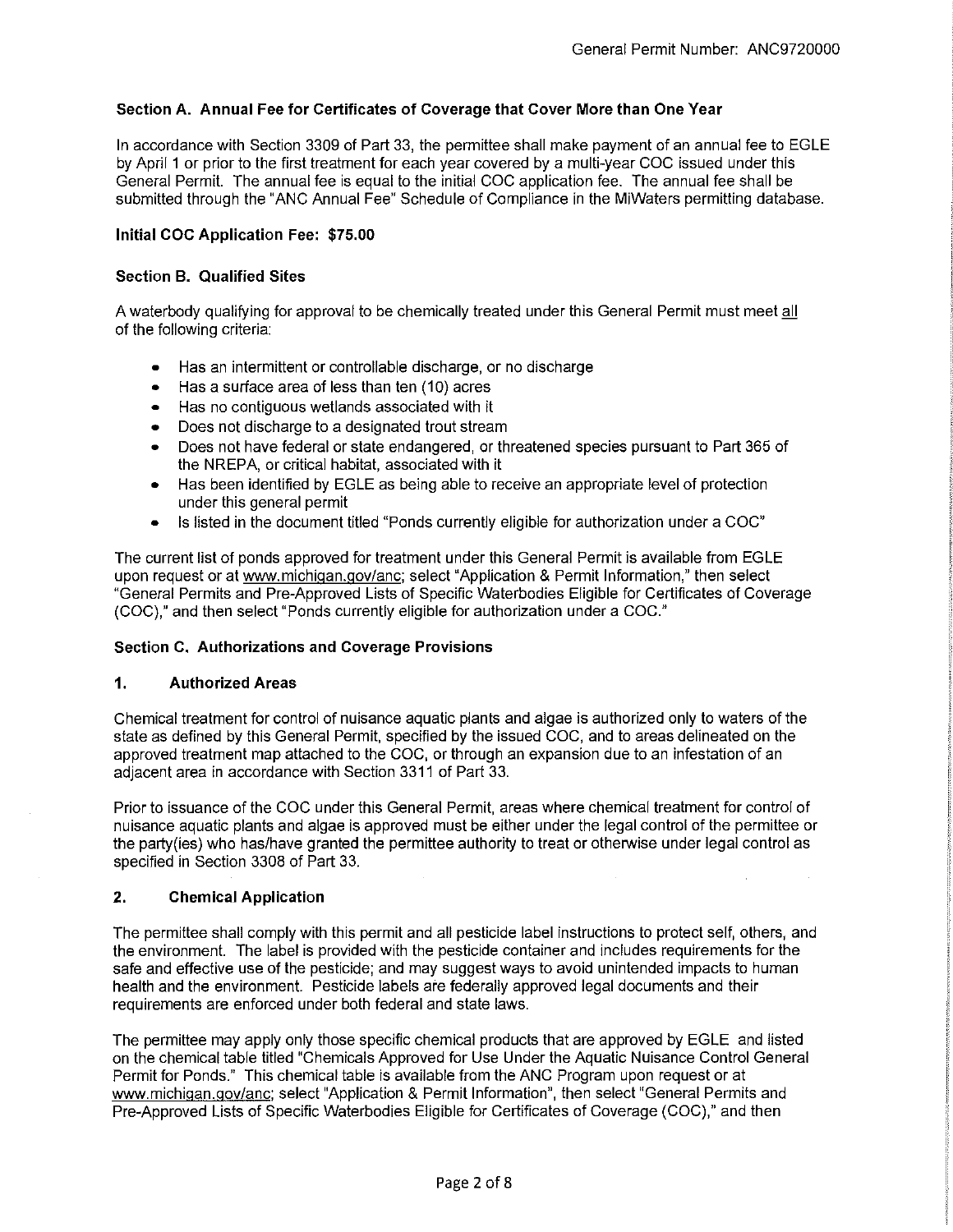select "Chemicals approved for Ponds." The necessary application rate may be lower than the maximum rate listed in the table, and may depend on the target species, the timing of the treatment, the use of additives such as surfactants, and various site conditions (refer to the federal product label).

Some chemical products may require special applicator certifications. Refer to the federal product label for applicator certification requirements.

## **3. Treatment Intervals**

With few exceptions, the products approved for use in Section C.2. of this General Permit have a minimum length of time required between each treatment in the same area(s) of impact, in accordance with the federal product label. Some of the federal product labels also have limits on the total amount of chemical applied annually per treatment area. Follow the federal treatment interval and annual limits. Further restrictions are outlined in Section C.4. of this permit.

## **4. General Conditions**

Multiple products with the same active ingredient are approved by this permit. Do not apply multiple formulations of the same active ingredient that, in combination, exceed 1) either of the product label application rates and/or active ingredient concentration for the target species and site conditions, or 2) the approved application rate on this permit, if it is lower than the maximum label rate.

Application of any herbicide on a per-acre basis in shallow areas may result in a concentration of active ingredient exceeding the federal label maximum, which could result in unacceptable impacts to non-target organisms. The per-acre chemical amount must be adjusted to the depth of water being treated. Consult the federal product label to ensure proper application.

For treatment of all waterbodies in Ingham County, the permittee must notify the Ingham County Drain Commission a minimum of two (2) working days prior to application of chemical(s). Notify Mr. Eric Daldos by e-mail at EDaldos@ingham.org. Notification must include the date, time, and location(s) of the proposed chemical use. A copy of the notification shall be uploaded in MiWaters through the "ANG Notification of Ingham County Drain Commissioner" Schedule of Compliance for the associated permit. For general questions to the Ingham County Drain Commissioner, contact the office at 517-676-8381 between 8:00 a.m. and 5:00 p.m., Monday through Friday.

Upon receipt of written notification from EGLE, the permittee may be required to fulfill any of the following requirements:

- Conduct the chemical treatment only when an EGLE representative is present.
- Notify EGLE not less than two (2) working days in advance of chemical treatment.
- Submit an accurate map or written description of the exact locations where each chemical was applied to EGLE within 24 hours of the completion of each treatment.
- In addition to the normally required notification, also notify other person(s) specified by EGLE.
- Satisfy additional reporting requirements (instead of, or in addition to, the requirements listed below in Section D).
- Allow EGLE or its representative to collect a sample of the chemical(s) used before or during any chemical treatment.
- Apply chemicals so that swimming restrictions are not imposed on any Saturday, Sunday, or state-declared holiday.
- Take special precautions to avoid or minimize potential impacts to human health and safety, the environment, and nontarget organisms.
- Perform water residue analysis to verify the chemical concentrations in the waterbody according to a frequency, timing, and methodology approved by EGLE.
- Any other requirements determined by EGLE as necessary to protect the natural resources or the public health and safety, to prevent economic loss or impairment of recreational uses, to protect non-target organisms, or to help ensure control of the aquatic nuisance.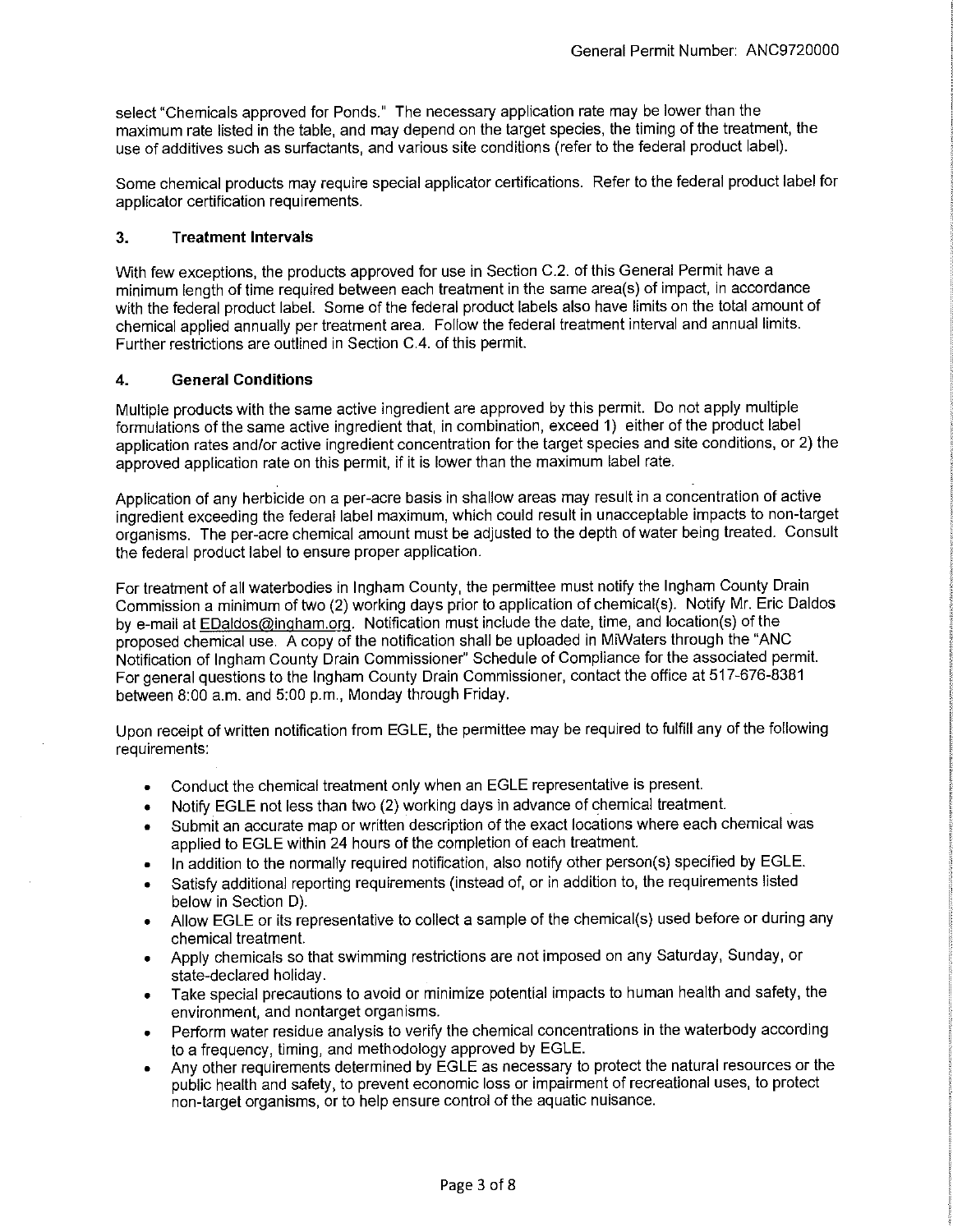## Outlet Flow

Do not treat waterbody with algaecides, herbicides, and adjuvants when discharge is greater than 100 gallons per minute. Do not treat pond{s) if more than 1/2 inch of rain is expected within 24 hours, which may inhibit treatment effectiveness and result in pond overflow in the days following the treatment. See further restrictions on water dye use under "Specific Products Restrictions" below.

For all treatments, ensure that the retention time is adequate for the efficacy of the product. Aquatic herbicide and algaecide impacts to vegetation downstream of the treated waterbody in areas not permitted for treatment caused by release of the pesticide from a treated waterbody is a violation of this permit, Part 31, and Part 33.

A person conducting a chemical treatment authorized under this permit shall maintain record of the following information:

- Assessment of outlet structure including the type, size, and location
- Estimates of the water volume, outlet flow, and retention time at the time of treatment

#### Specific Products Restrictions

#### **Colorants**

The use of water dye at the tracer rate is allowed by this General Permit. Tracer amount is defined in Approved Chemical Table referenced in Section C.2. The use of water dye at the colorant application rate is prohibited under this General Permit. Water dyes that are labeled as herbicides (e.g., Aquashade®, Admiral®, Pond Care Algae Blocker®) are prohibited under this General Permit.

#### lmazapyr and carfentrazone

Application of products containing imazapyr and carfentrazone can be made only by federal or state agencies, such as Water Management District personnel, municipal officials and the U.S. Army Corps of Engineers, or those applicators who are licensed or certified as aquatic pest control applicators and are authorized by the state or local government.

#### Fluridone

Prior to the use of fluridone in pond(s), the permittee shall have an EGLE approved Vegetation Management Plan (VMP) for the COG issued under this General Permit on file with the department. The VMP for the use of fluridone in COG ponds shall include the following information:

- (1) target species
- (2) volume of the treatment area
- (3) retention time of the waterbody
- (4) proposed application rate

To submit the required VMP, the permittee shall notify EGLE a minimum of five (5) business days prior to the proposed treatment by email at egle-wrd-anc@michigan.gov with a request to use fluridone. Upon receiving the notification, a "Vegetation Management Plan (VMP)" Schedule of Compliance will be added to the corresponding COG in the MiWaters Permitting Database. Prior to the initial use of fluridone, the permittee shall complete and submit the VMP Schedule of Compliance.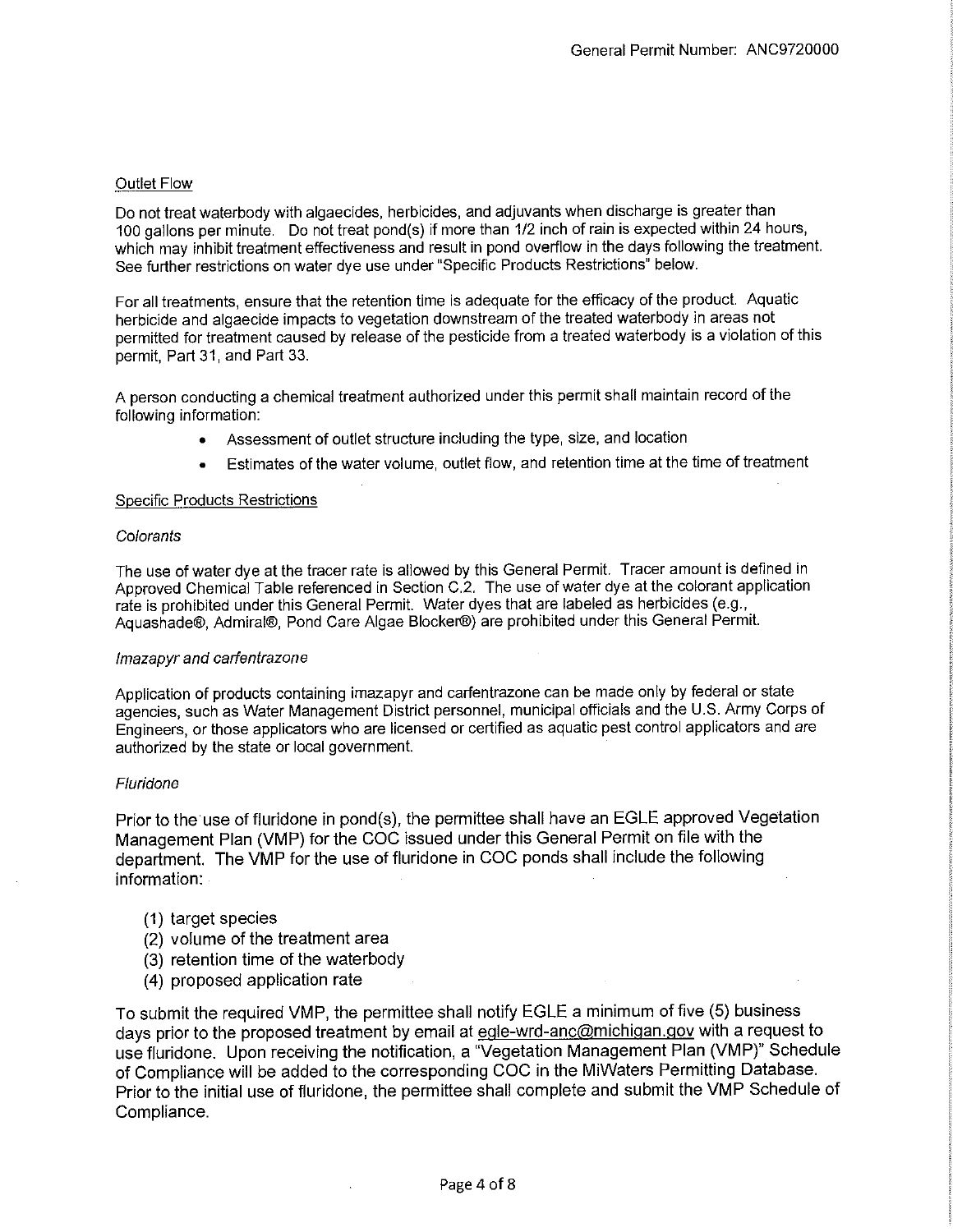The permittee shall not use fluridone in the pond(s) until the VMP has been approved by EGLE. Contingent upon the approval of the submitted VMP, the use of fluridone in the pond(s) is approved under this General Permit for more than one year in a three year period.

## **5. Notification and Posting Requirements**

The ANG statute allows a permittee to expand the area of impact, without a formal revision of the treatment area, beyond that authorized in the COG issued under this General Permit to include adjacent (as defined in Section F. Definitions) areas of the same waterbody or treatment area that became infested after the application was submitted. These areas allowed for expansion, without a formal revision, include **only infestations of non-native species,** as defined in Section F. Definitions. The expansion treatment must use the same chemicals and application rates as those currently authorized in the permit.

The permittee shall submit: (1) a notification of an impending expansion treatment, and (2) an expansion report.

- 1. Notification of impending expansion treatment If expanding the area of impact for treatment of an infestation, the permittee shall notify EGLE prior to the initial treatment of the impending expansion area. This notification may be submitted by telephone at 517-284-5593 or by e-mail at egle-wrd-anc@michigan.gov, except in the following situation:
	- a) The treatment area expansion is proposed in a waterbody or treatment area that is located within or along the shoreline of the Great Lakes or inland waters in a municipality or township on the list in Appendix A; which can be found at www.michigan.gov/anc, select "Application & Permit Information, then select "Appendix A - List of Municipal Waterbodies with Intakes".

In this situation, the permittee shall complete the "ANG Pre-Expansion Notification" Schedule of Compliance in the MiWaters permitting database not less than two (2) full business days before the planned treatment of the expanded area. This notification shall include a map of the proposed expansion area(s), a list of chemical(s) to be applied, the date and time of anticipated treatment, written authorization to treat, and contact information for the on-site chemical applicator. EGLE has two (2) business days to notify the permittee of any specific concerns about the proposal.

2. Expansion Report Form - The permittee shall complete the "ANG Treatment Expansion Report" Schedule of Compliance in the MiWaters permitting database not later than 15 days following the initial expansion treatment.

The permittee is required to notify, in writing, an owner of any waterfront property on the permitted waterbody within 100 feet of the area of impact, not less than seven (7) days, and not more than 45 days, before each initial chemical treatment of the calendar year, in accordance with Section 331 0(h) of Part 33. If the owner is not the occupant of the waterfront property or the dwelling located on the property, then the owner is responsible for notifying the occupant. This notification requirement also applies to each new, or expanded, area of impact added during the calendar year.

Notice of the chemical application must be posted prior to each chemical application and shall remain posted for a minimum of 24 hours or until all water use restrictions have expired, whichever is later, in accordance with Section 3310(d) of Part 33. Alternate posting locations may be approved on a case-bycase basis by EGLE upon written request from the permittee. The written request must explain the necessity for alternative posting locations and a description of the proposed posting locations, including a map for clarification. An alternate posting request shall be submitted through the MiWaters permitting database as an attachment to the permit application or revision request.

The brand name and water use restrictions listed on the label for the specific product used shall be included on the posting sign. In addition, a 24-hour water use restriction for swimming/entry shall be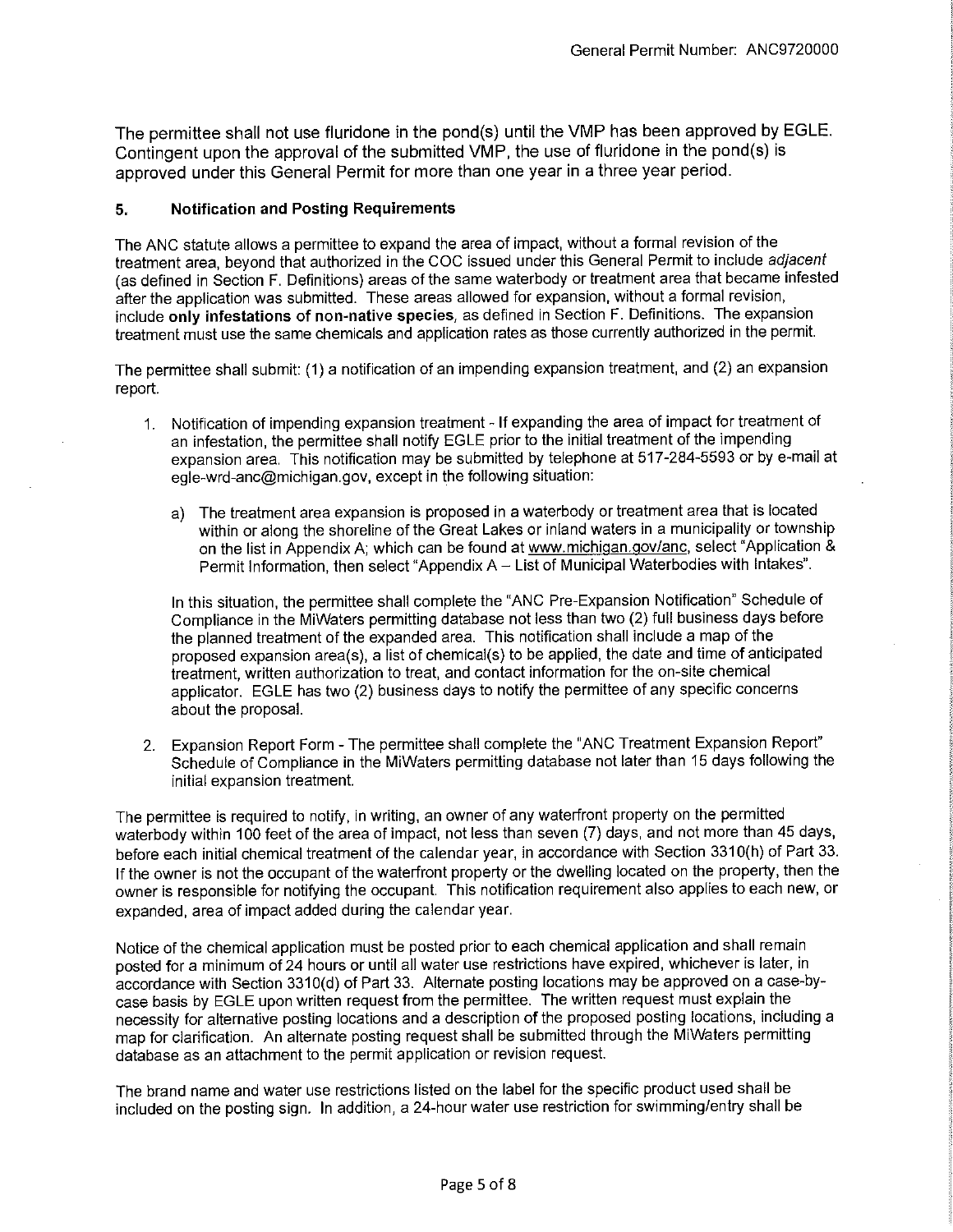indicated for all chemical applications, except for copper-based algae treatments and dyes when approved for use as a tracer or marker. All signs shall also include a recommendation that swimming/entry in the treatment area be avoided while applicators are applying chemicals. A posting sign template is available at www.michigan.gov/anc; select "Application & Permit Information" and then select "Posting Sign."

## **Section D. Reporting and Recordkeeping**

## **1. Environmental Impacts**

The permittee is required to immediately contact EGLE's ANG Program at 517-284-5593 and complete the "ANG Notification of Human or Resource Impacts" Schedule of Compliance in the MiWaters permitting database if any fish or wildlife damage or significant non-target plant impacts occur in association with any chemical application.

## **2. Treatment Report**

A complete treatment report including date(s) of application, chemical name(s), EPA registration number(s), application rate(s), amount(s) of chemical(s) applied, weather conditions at time of application, and treatment map(s) indicating the area(s) of impact shall be submitted via the "ANC Treatment Report" Schedule of Compliance in the MiWaters permitting database not later than November 30 of each year that this permit is in effect, even if treatment is not undertaken.

## **3. Record Retention**

The permittee shall keep written or electronic records as required in this permit. These records must be accurate, complete, and sufficient to demonstrate compliance with the conditions of this permit. All records shall be made available within two (2) calendar days to EGLE upon request, or within a time frame agreed upon by EGLE and the permittee.

The permittee shall obtain and maintain written permission from each bottomland owner, as described in Section E.6, in the area of impact for a minimum of one (1) year from the expiration date of the COG issued under this General Permit, unless exempt under Section 3308 of Part 33.

All other records shall be retained for a minimum of one (1) year beyond the expiration date of the COG issued under this General Permit.

## **Section E. Liability**

## **1. Noncompliance**

Initiation of any work on the permitted project confirms the permittee's acceptance and agreement to comply with all terms and conditions of this General Permit. Noncompliance with these terms and conditions of the General Permit shall be cause for the modification, suspension, or revocation of the COG, in whole or in part. Further, EGLE may initiate criminal and/or civil proceedings to correct deficiencies, protect public health and natural resources, and secure compliance with statutes.

Federal pesticide label requirements are incorporated into this permit by reference. Violation of federal pesticide label requirements is considered a violation of this permit.

The issuance of this General Permit does not authorize violation of any federal, state or local laws or regulations, nor does it obviate the necessity of obtaining such permits, including any other EGLE permits, or approvals from other units of government, as may be required by law.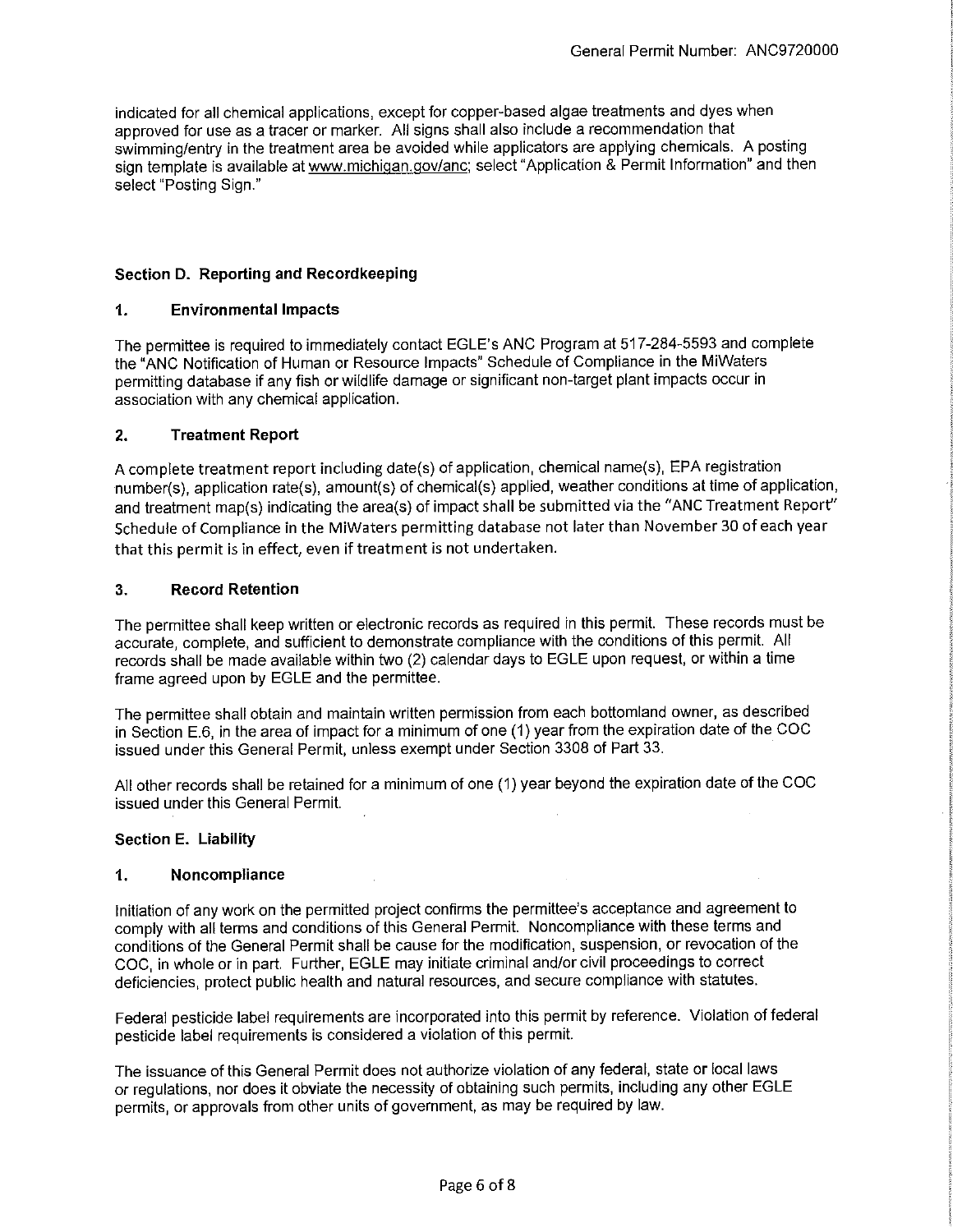Nothing in this permit shall be construed to preclude the initiation of any legal action or relieve any permittee from any responsibilities, liabilities, or penalties to which the permittee may be subject under the Endangered Species Act of 1973 (Title 16 of the United States Code, Section 1531 et seq.), or Part 365, Endangered Species Protection, of the NREPA.

## **2. Property Rights**

This General Permit does not convey property rights in either real estate or material, nor does it authorize any injury to private property or invasion of public or private rights.

## **3. Indemnification**

The permittee shall indemnify and hold harmless the State of Michigan and its departments, agencies, officials, employees, agents, and representatives for any and all claims or causes of action arising from acts or omissions of the permittee, or employees, agents, or representatives of the permittee, undertaken in connection with this General Permit. This General Permit shall not be construed as an indemnity by the State of Michigan for the benefit of the permittee or any other person.

## **4. Right of Entry**

The permittee shall allow EGLE the following actions upon the presentation of credentials:

- To enter upon the permittee's premises where application equipment is located or in which any records are required to be kept under the terms and conditions of this permit
- To copy any records required to be kept under the terms and conditions of this permit
- To inspect equipment for use under this permit
- To sample chemicals, discharges, chemical products

## **5. Laboratory and Analytical**

When required by this permit or per the pesticide product label, laboratory analytical methods, practices and product or water sampling techniques shall be performed in accordance with standard laboratory guidelines. The permittee shall periodically calibrate and maintain all monitoring instrumentation at necessary intervals to ensure accuracy of measurements. When outside contractors or volunteers perform sampling and analysis, the permittee shall ensure that said contractors or volunteers are sufficiently qualified to perform the required sampling and analysis, and that the quality control measures listed above are properly executed. All records shall be made available within two (2) calendar days to EGLE upon request, or within a time frame agreed upon by EGLE and the permittee.

## **6. Permission to Treat**

The permittee shall obtain authorization to chemically treat the proposed area of impact by obtaining written permission from each property owner who owns bottomlands in the area of impact. Written authorization from all property owners within the area of impact is required for each calendar year that the COG issued under this permit is in effect, prior to chemical treatment. It is the responsibility of the permittee to ensure that all permissions within the permitted treatment area are up to date each calendar year, per Section 3308 of Part 33.

## **Section F. Definitions**

Adjacent: An area of impact, contiguous to an approved treatment area, permissible for expansions for an infestation per Section 3311(3) of Part 33.

Infestation: Any non-native invasive species that have grown into dense, monotypic stands causing ecological or economic harm.

Initial Chemical Treatment: The first treatment of each calendar year at approved treatment areas, as